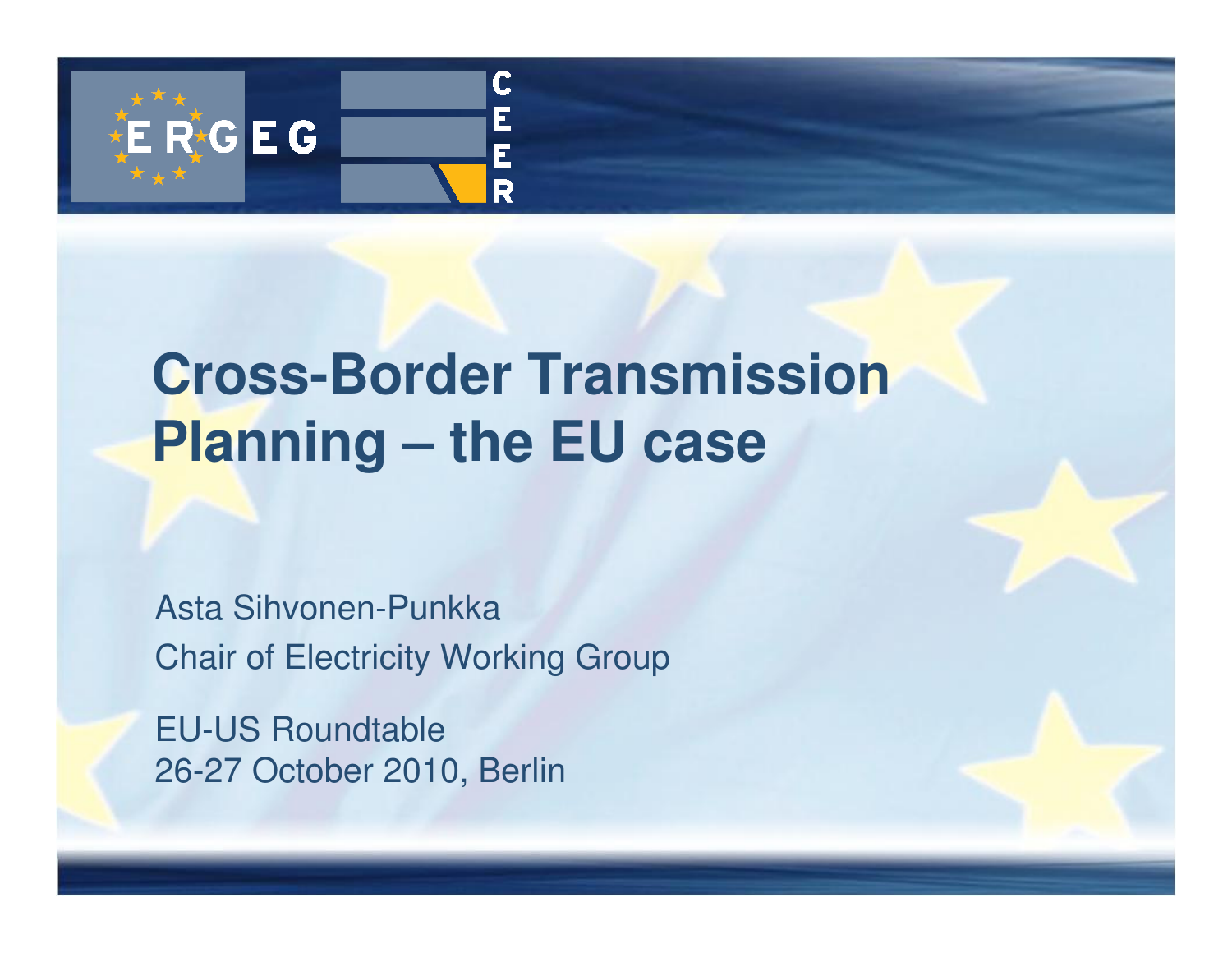

## **Structure of presentation**

- • European needs for electricity transmission network investments
	- EU energy policy goals
- •Ten-Year Network Development Plan
- • Challenges to overcome
	- Permitting
	- Financing of network investments
- $\bullet$ Concluding remarks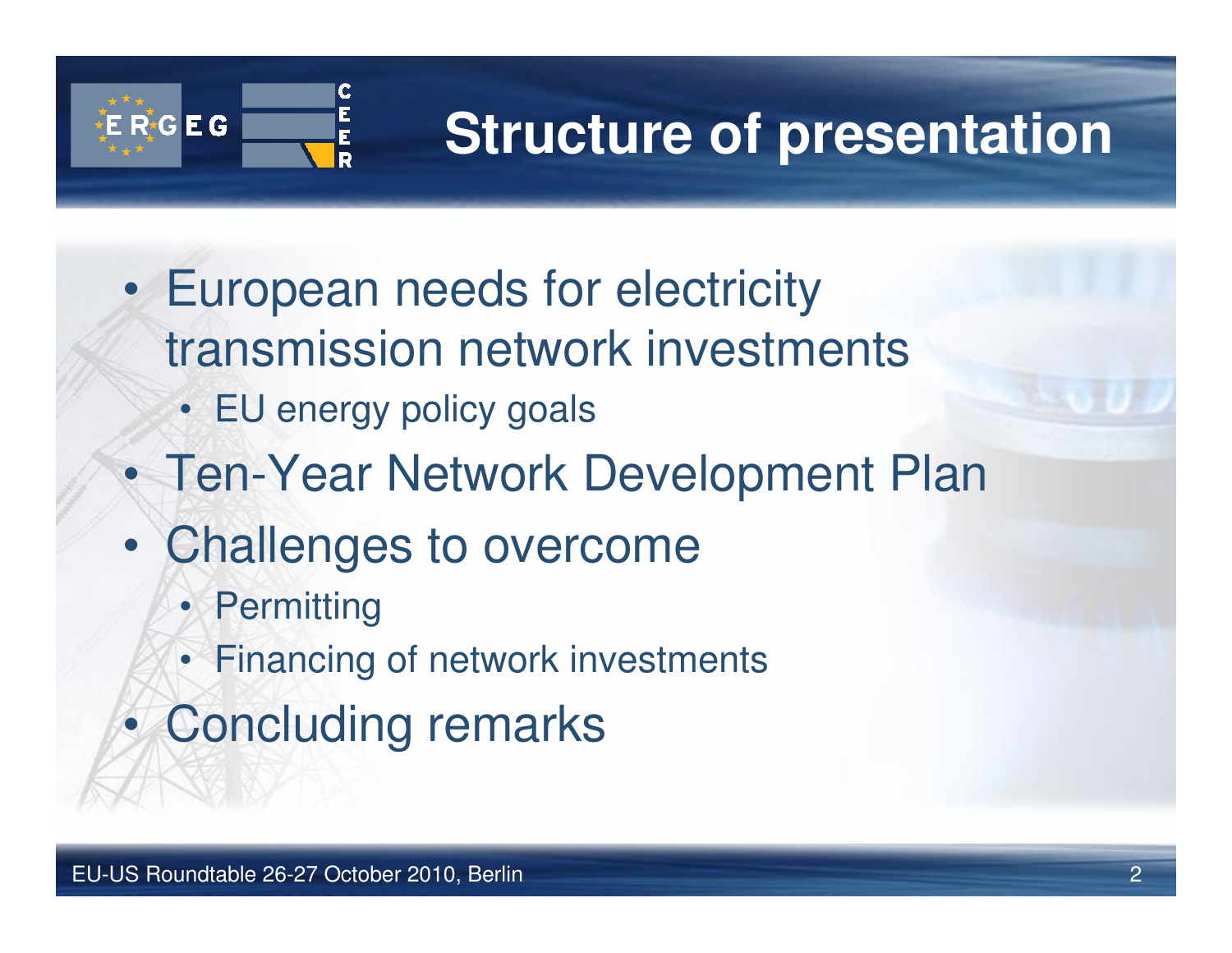

## **EU energy policy goals20-20-20 by 2020**

- $\bullet$ **Sustainability** 
	- Reduction of greenhouse gases•
	- Renewables
	- Energy efficiency
- •Security of supply



•Competitiveness and market integration



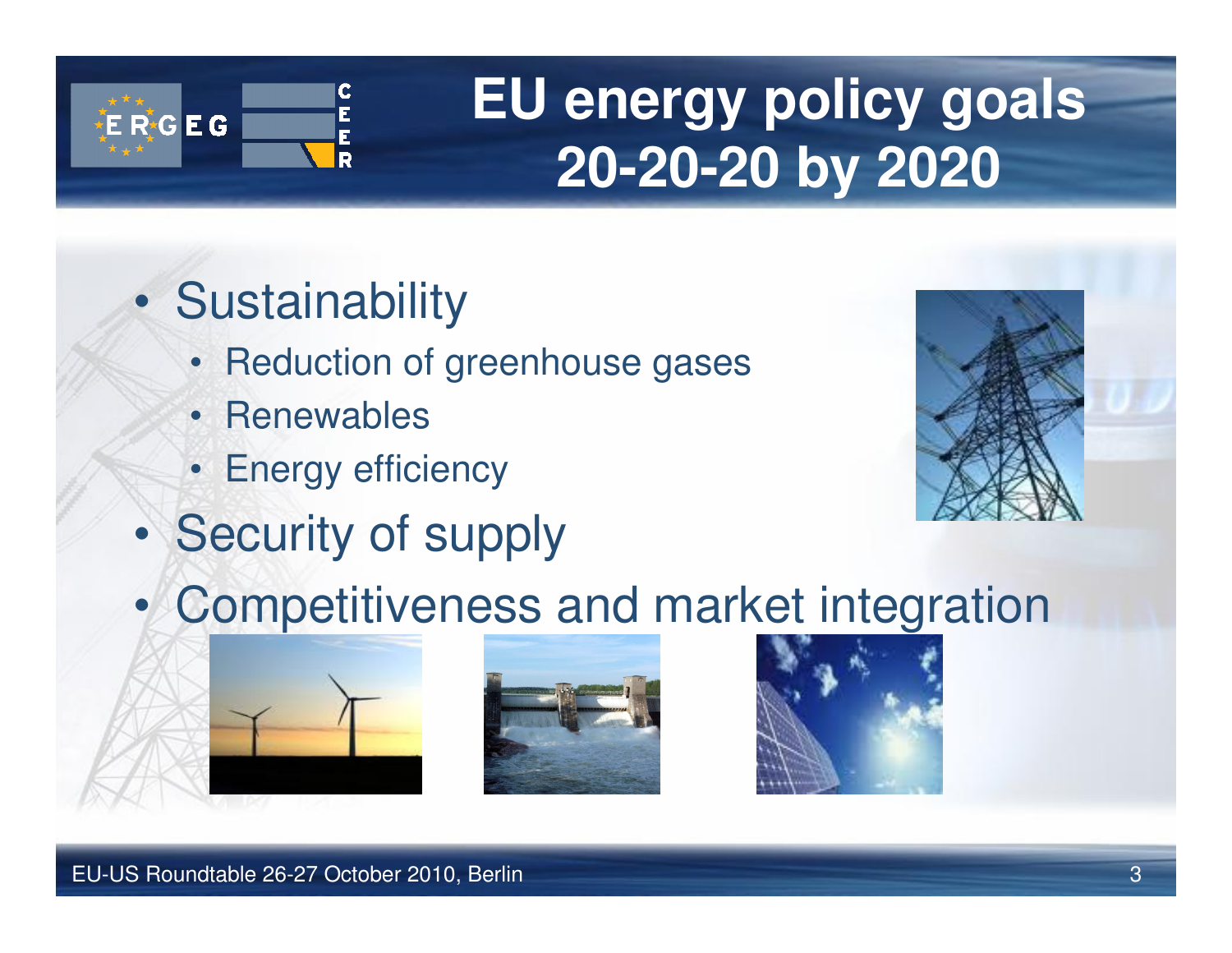

## **National RES targets**



EU-US Roundtable 26-27 October 2010, Berlin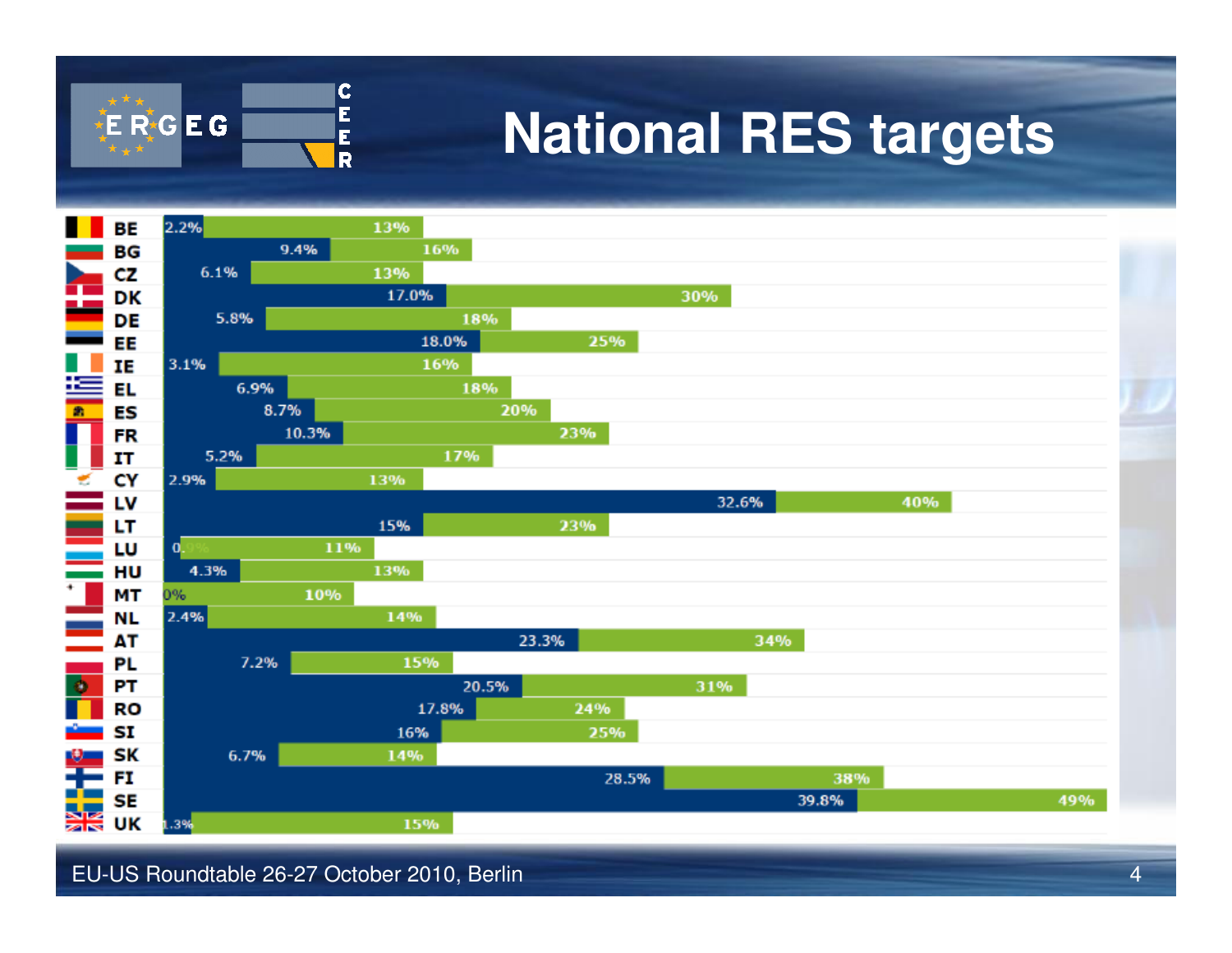

# **Ten-Year Network Development Plan - TYNDP**

- ENTSO-E shall adopt and publish a Communitywide network development plan every two years
- •It shall include
	- modelling of the integrated network
	- scenario development
	- a European generation adequacy outlook and
	- an assessment of the resilience of the system
- ACER shall provide an opinion on draft TYNDP •

(non-discrimination, effective competition, the efficient functioning of the market or a sufficient level of cross-border interconnection open to third-party access)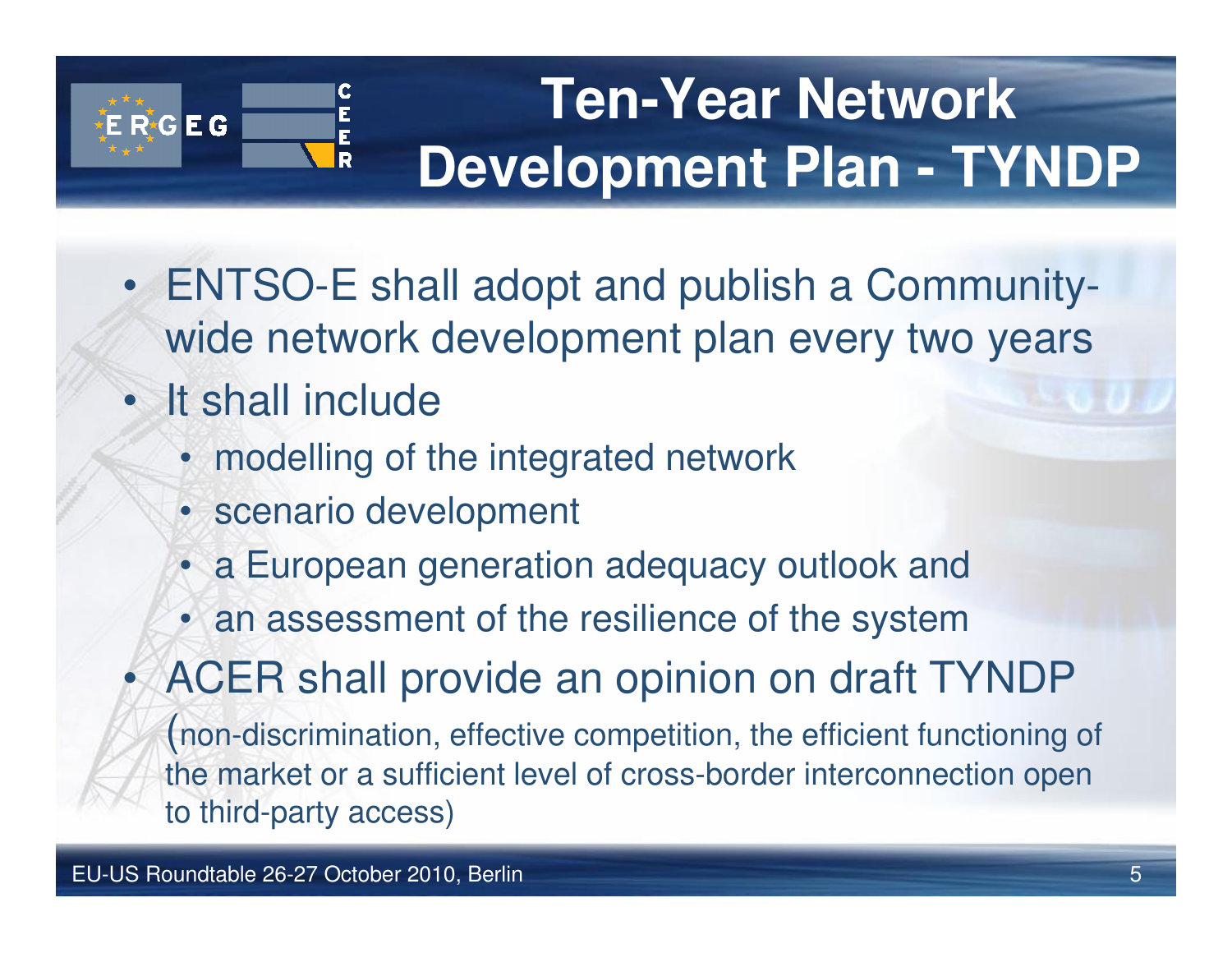

## **Prerequisites for TYNDP**

- National investment plans, taking into account regional investment plans and Communityaspects of network planning
- Reasonable needs of different system users (in case of cross-border investments)
- Identified investment gaps, notably with respect to cross-border capacities

**TYNDP should identify investment needs of European significance based on multi-TSO studies with ENTSO-E regional and EU-wide analysis**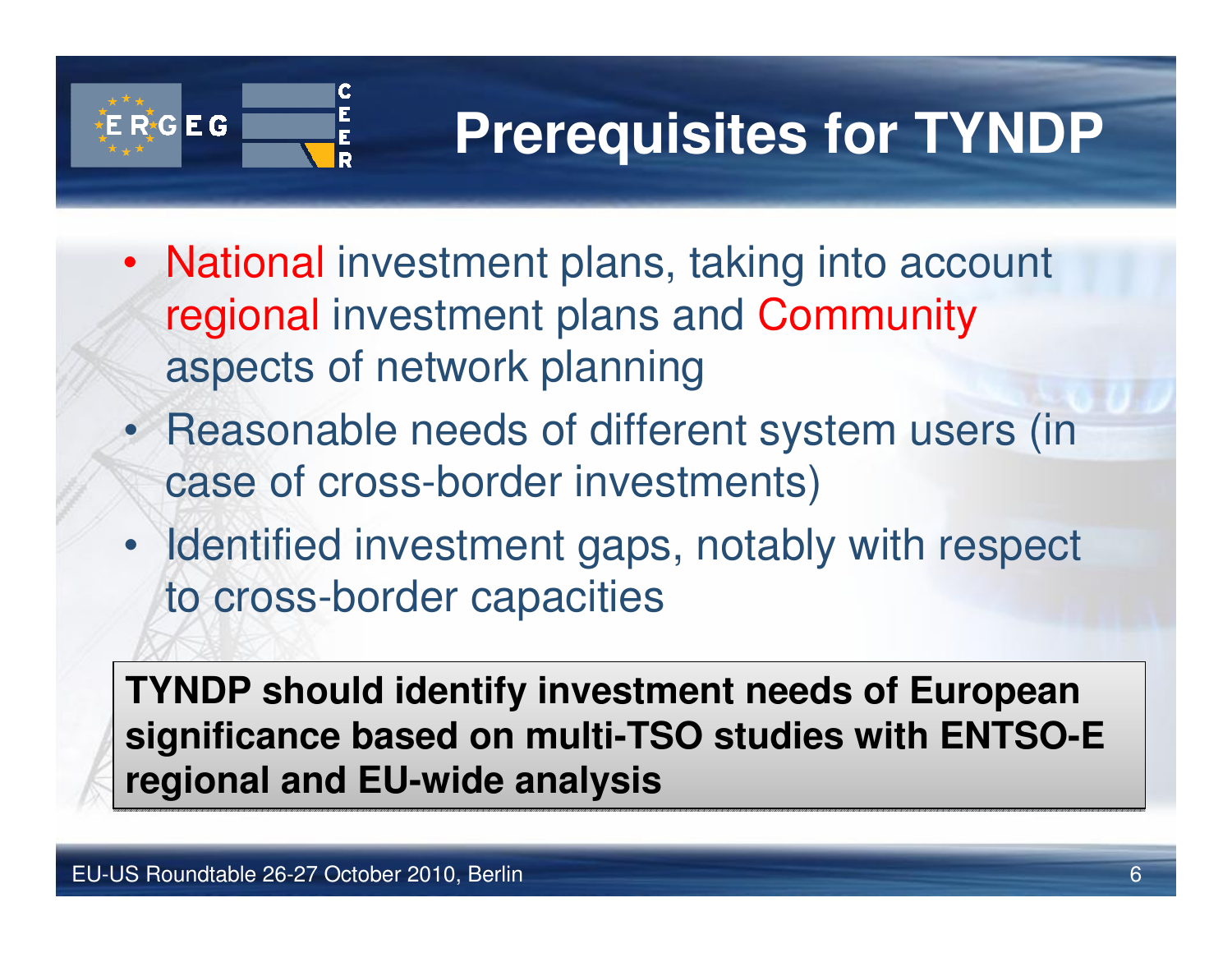

#### **Main drivers for investments in new or refurbished power lines**

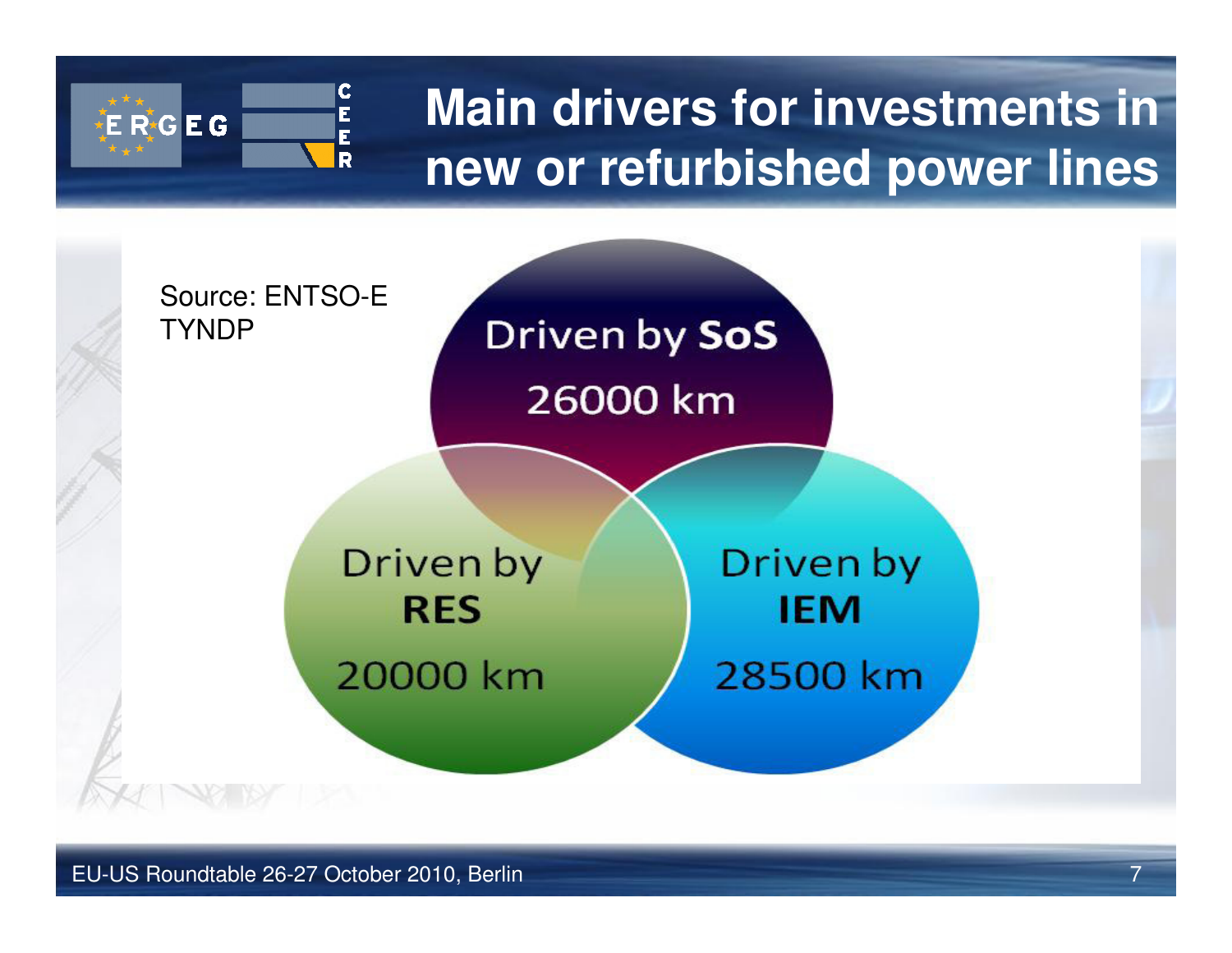

## **Effects of development in generation and demand**

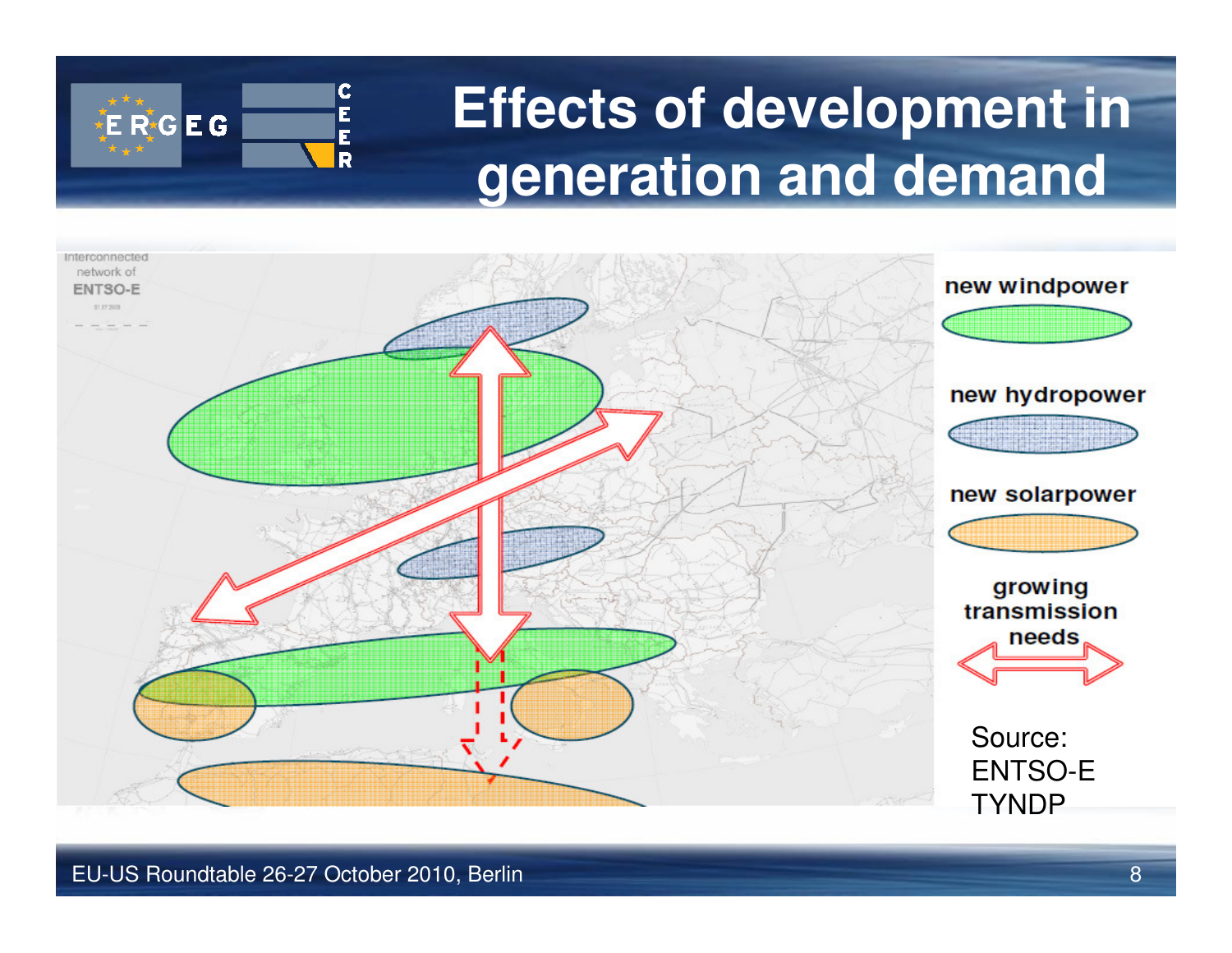

## **Financing of investments**

- The price tag of TYNDP 100 billion euro of which ca 25 million in the first five years
- Need for sound, stable and predictable regulatory framework
- • Risk perception of TSO business has increased (high leverage, legislation uncertainty, slow payback, new challenges like DC grids, smart grids, etc.)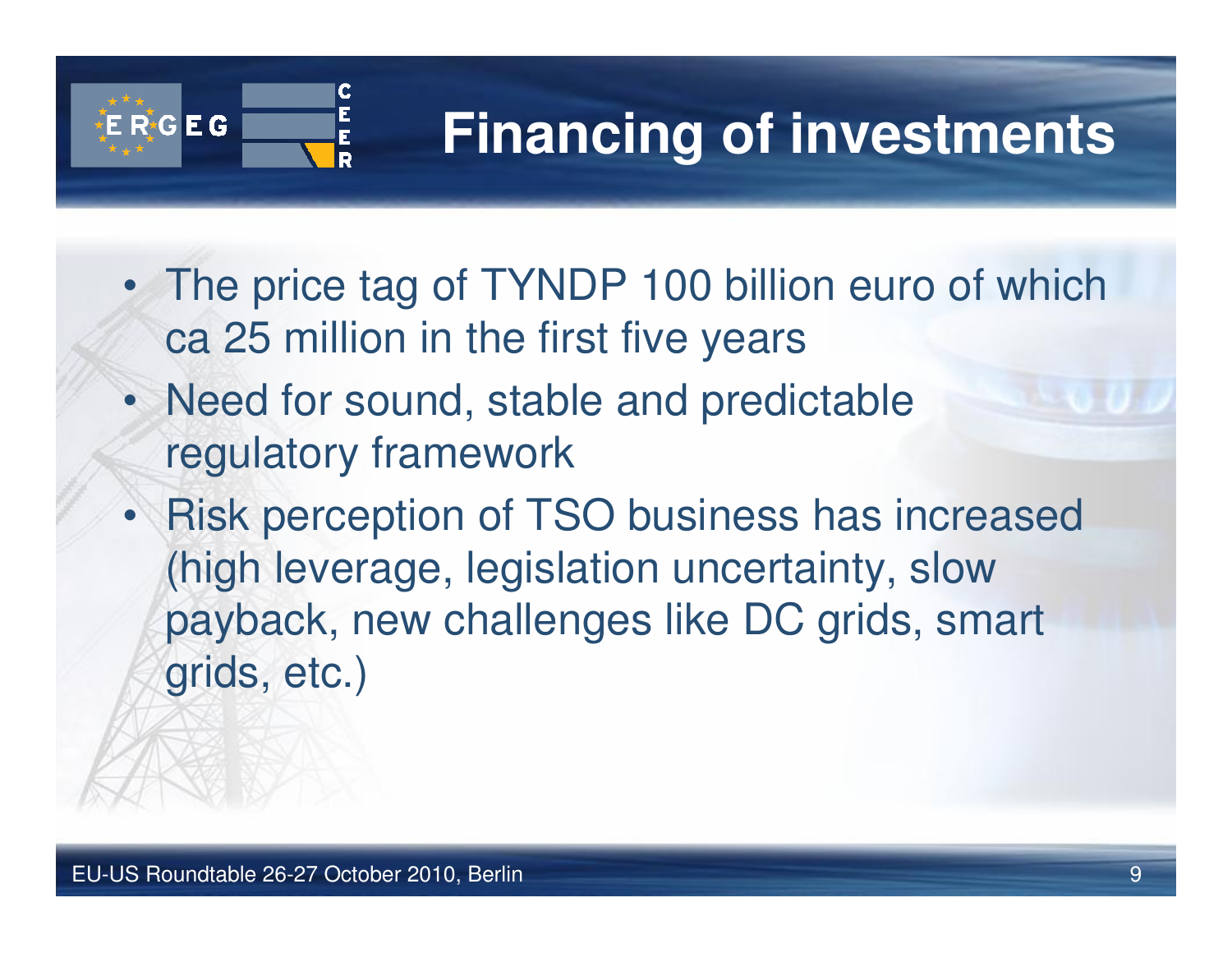

## **Permitting**

- Permitting is the biggest challenge for TSOs
- Non-harmonised legislation between countries and even within countries
- Different processes for different technologies
- High number of permitting authorities
- •Lack of time limits
- •Public awareness and attitude  $\rightarrow$  a lot of local annosition to transmission lines opposition to transmission lines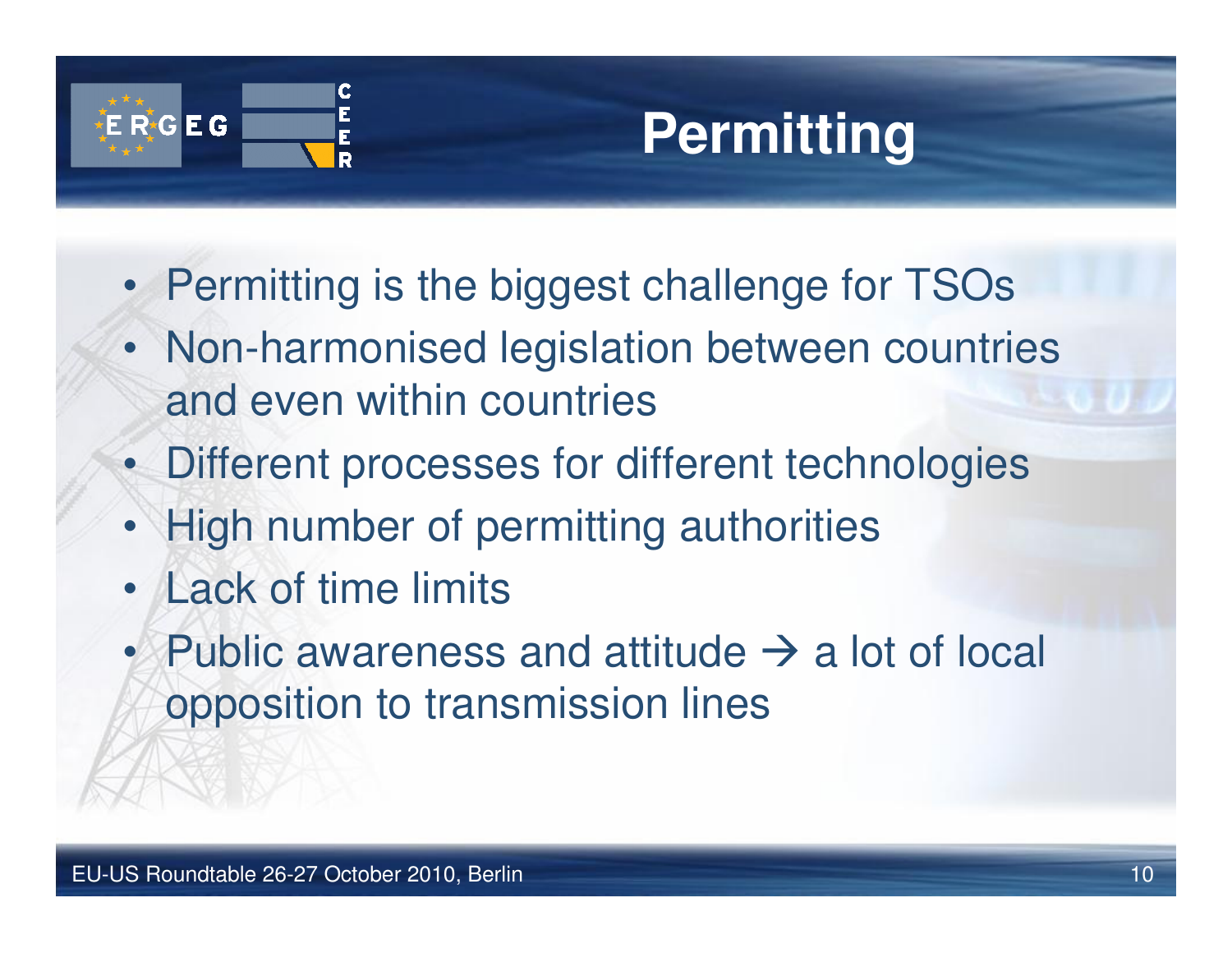

## **Concluding remarks**

- Investments in transmission infrastructure are the key to achieve the EU energy policy goals!
	- -Critical for renewables
	- $\checkmark$  Indispensable for market integration
	- -Necessary for security of supply
- EU Commission is preparing an Energy Infrastructure Package, which is due in November
	- $\checkmark$  EIP will cover electricity and gas
	- -Identify infrastructure corridors
	- -Propose concrete measures (what, how who)